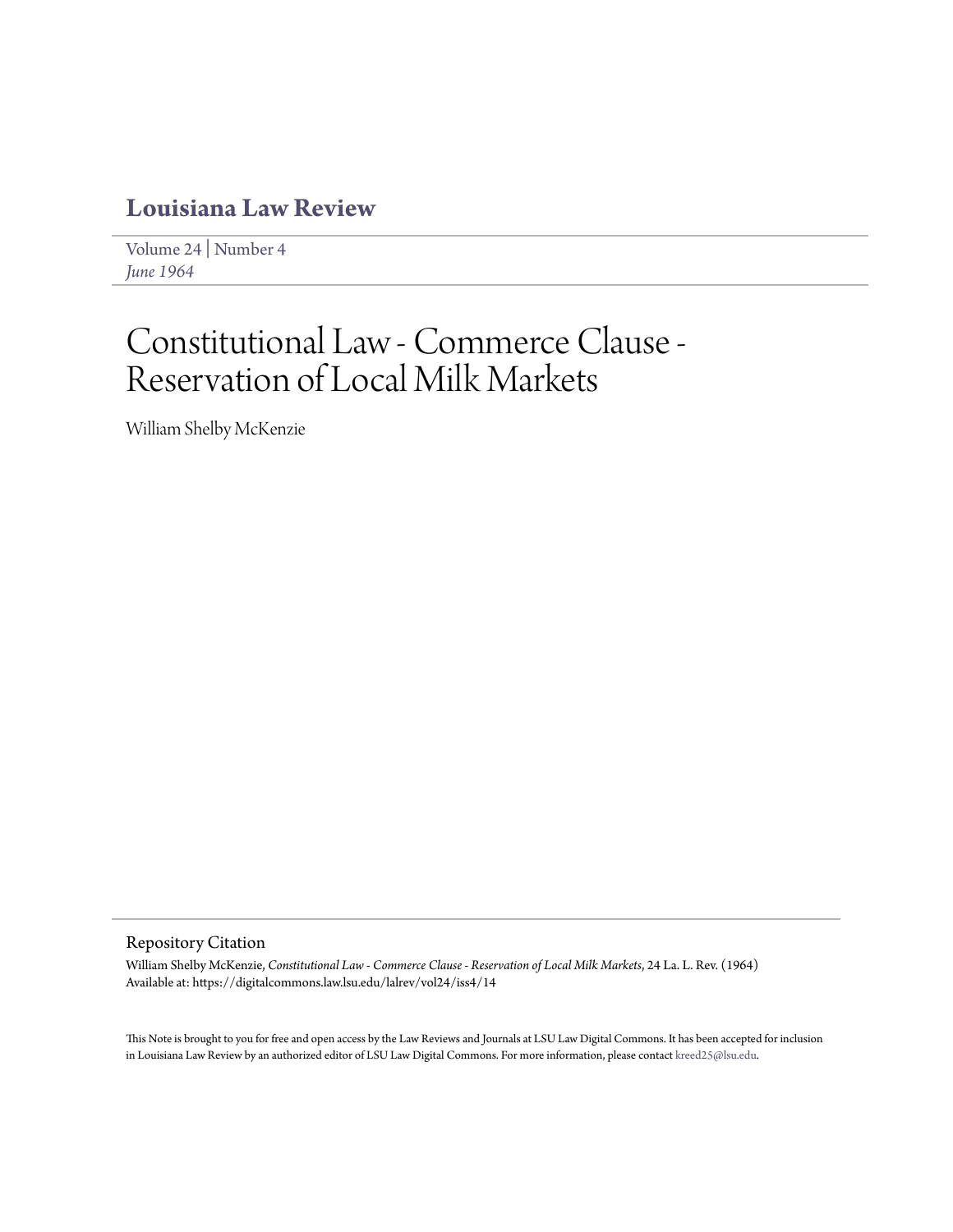#### *NOTES*

sufficiency of evidence to be a basis for annulment of a judgment.30 In both cases the defendant is given an opportunity to contest the evidence brought. The requirement that evidence in executory proceedings be in authentic form is apparently a safeguard to assure the judge that the plaintiff is entitled to bring the action and to protect against enforcement of fabricated claims in defraud of the debtor's rights. Thus where failure to comply strictly with the requirement is not accompanied by fraud on the court or the debtor, there seems little reason to allow a subsequent annulment on such grounds.

If carried to its logical extreme, the trend set by the application of the *Viley* dictum in *Doherty* and *Tapp* may lead to a widespread practice of annulling judicial sales on minor formal irregularities some time after the sale is completed. Such a result would appear to be undesirable in prolonging litigation<sup>31</sup> and adversely affecting the stability of judicial sales and land titles. $32$  This danger seems to outweigh whatever public interest there may be in protecting a debtor who has negligently failed to protect himself. It is submitted that in a suit brought by the debtor insufficient authentic evidence and other such minor formal irregularities should be grounds for annulling executory proceedings only when accompanied by fraud or lack of notice to the debtor which excuses his failure to appeal from or enjoin the sale.

#### *George A. Kimball, Jr.*

#### CONSTITUTIONAL LAW – COMMERCE CLAUSE – RESERVATION OF LOCAL MILK MARKETS

Plaintiff, a Florida milk distributor, challenged orders of the Florida Milk Commission which regulated sales between

<sup>30.</sup> That insufficiency of evidence is not ground for annulling a judgment was held in Emuy v. Farr, 125 La. 825, 51 So. 1003 (1910).

<sup>31.</sup> This was one of the reasons given by Judge LeBlanc for his judgment in the district court for defendant in the instant case. 158 So. 2d at 232.

<sup>32.</sup> Although in the instant case an automobile was involved, in *Doherty* a sale of real estate was annulled. Even in a situation like *Doherty,* where the property at the time of the action in nullity remains in the hands of the mortgagee-adjudicatee who is charged with knowledge of the defect in the execu- tory proceedings, annulment of the sale could do substantial damage to the purchaser if he has put improvements on the property or is using it for business purposes. In absence of fraud on his part it seems an unreasonable penalty to require him to give up the property merely because of a formal irregularity in the executory proceedings.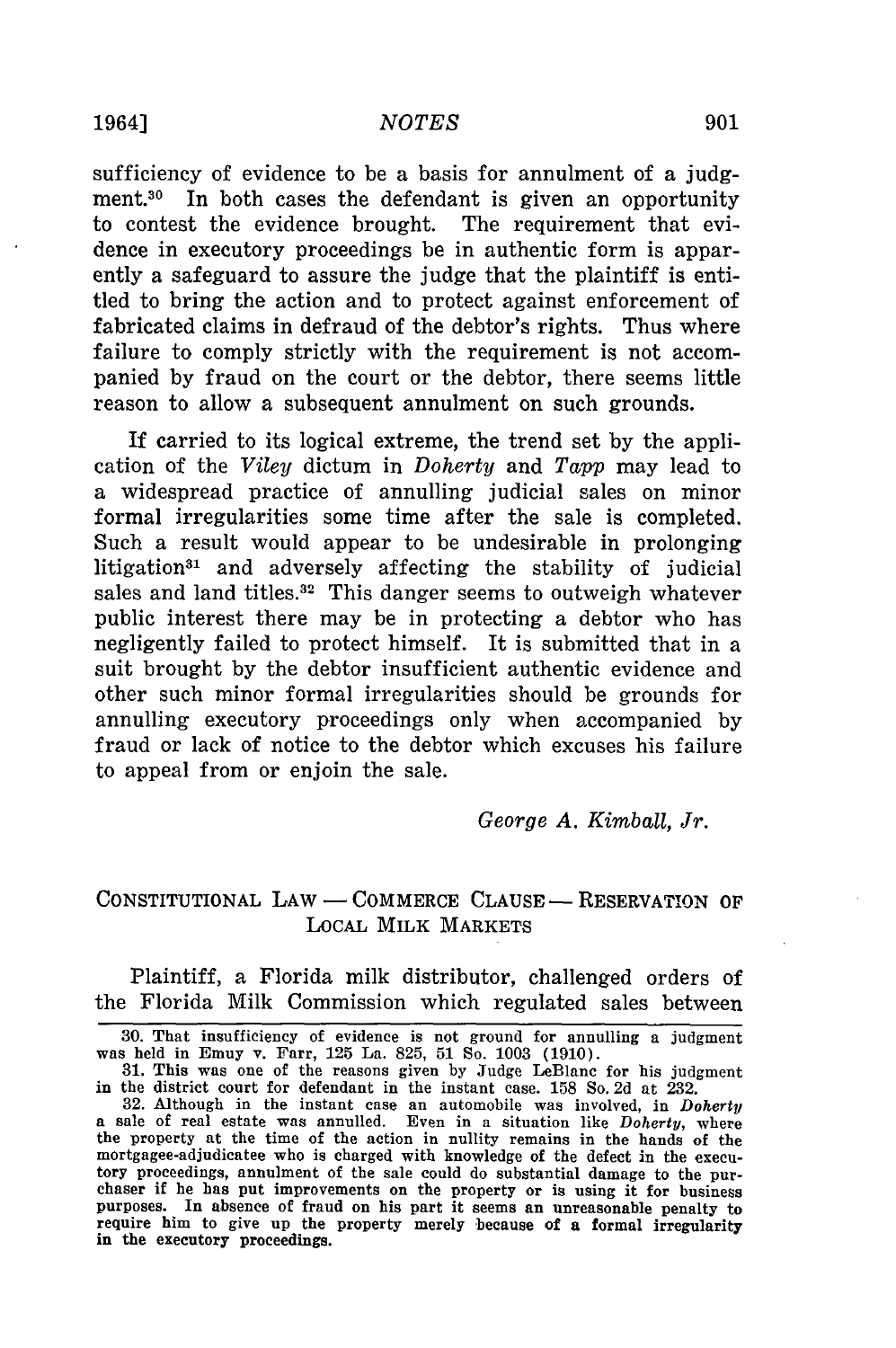producers and distributors, alleging that they violated the commerce clause of the United States Constitution. Pursuant to its statutory authority, the Commission had devised a threepronged regulatory scheme which allocated the higher-priced beverage milk sales' to producers in the Pensacola Milk Marketing Area;<sup>2</sup> milk purchased from other states was thus relegated to the less remunerative nonbeverage utilizations.3 A threejudge district court held the regulatory scheme to be a reasonable exercise of the state's police power.<sup>4</sup> The United States Supreme Court unanimously reversed. *Held,* a state regulatory scheme which pre-empts a local market for its producers is an unconstitutional burden on interstate commerce which cannot be justified as an economic measure to protect the welfare of local dairy farmers or as a health measure to insure an ade-

2. First, the Commission set minimum prices to be paid producers in the marketing area; beverage milk (Class **I)** drew a substantially higher minimum price than milk destined for other utilizations (Classes II, III, and IV). Second, the Commission established a system for allocating the top-priced sales to the Pensacola producers first. During three months each year — the base fixing period - an earned base was determined for each Pensacola producer which represented the ratio of the milk delivered to a distributor by the Pensacola producer to the total milk supplied by all Pensacola producers to that distributor. Since only Pensacola producers were included in determining the earned base, the total of the earned bases for Pensacola producers equalled 100%. A producer's earned base was then applied to the distributor's Class I requirements to determine the number of gallons for which that producer must be paid the Class **I** price. This procedure was then employed for Classes II, III, and IV respectively, until the producer's deliveries to that distributor were exhausted. Should the deliveries by a producer be insufficient to utilize his quota of Class I sales, the excess was prorated to the other Pensacola producers. Thus the Pensacola producers were assured the Class I price for their milk unless their supply exceeded the distributor's Class I requirements, in which event they had top priority on each succeeding class. This effectively precluded competition with milk from other states, relegating it to the less remunerative utilizations not exhausted by Pensacola producers. Third, the obvious loophole in this scheme was plugged by the statutory prohibition against termination or modification without just cause of a distributor-producer relationship established by a continuous course of dealings; that the Commission's minimum prices were burdensome or that the milk was available elsewhere at lower prices was not just cause. 3. Polar had purchased approximately 30% of its requirements in Florida;

the remaining 70% came from Alabama, Mississippi, Wisconsin, Minnesota<br>Missouri, Virginia, and Illinois. Before the Commission's orders. Polar had paid the minimum Class I price of 61 cents per gallon to Pensacola producers for a specified quantity of their milk and 35.5 cents per gallon for any amount over that quantity. The price of milk from other states varied, but as surplus milk at distress prices it could be purchased for as low as 30 cents per gallon.

4. 208 F. Supp. 899 **(N.D.** Fla. 1962).

<sup>1.</sup> Subject to minor adjustments for butterfat content, the price paid producers for milk of substantially the same quality is determined by the form in which the milk is ultimately consumed. Since milk consumed in the fluid form commands a substantially higher price than identical milk sold in manufactured forms, such as butter, cheese, ice cream, and so forth, the distributor is willing to pay the producer a higher price for the milk which the distributor will sell in the fluid form. See Polar Ice Cream & Creamery Co. v. Andrews, 84 Sup. Ct. 378, 380 & nn. 2-3 (1964).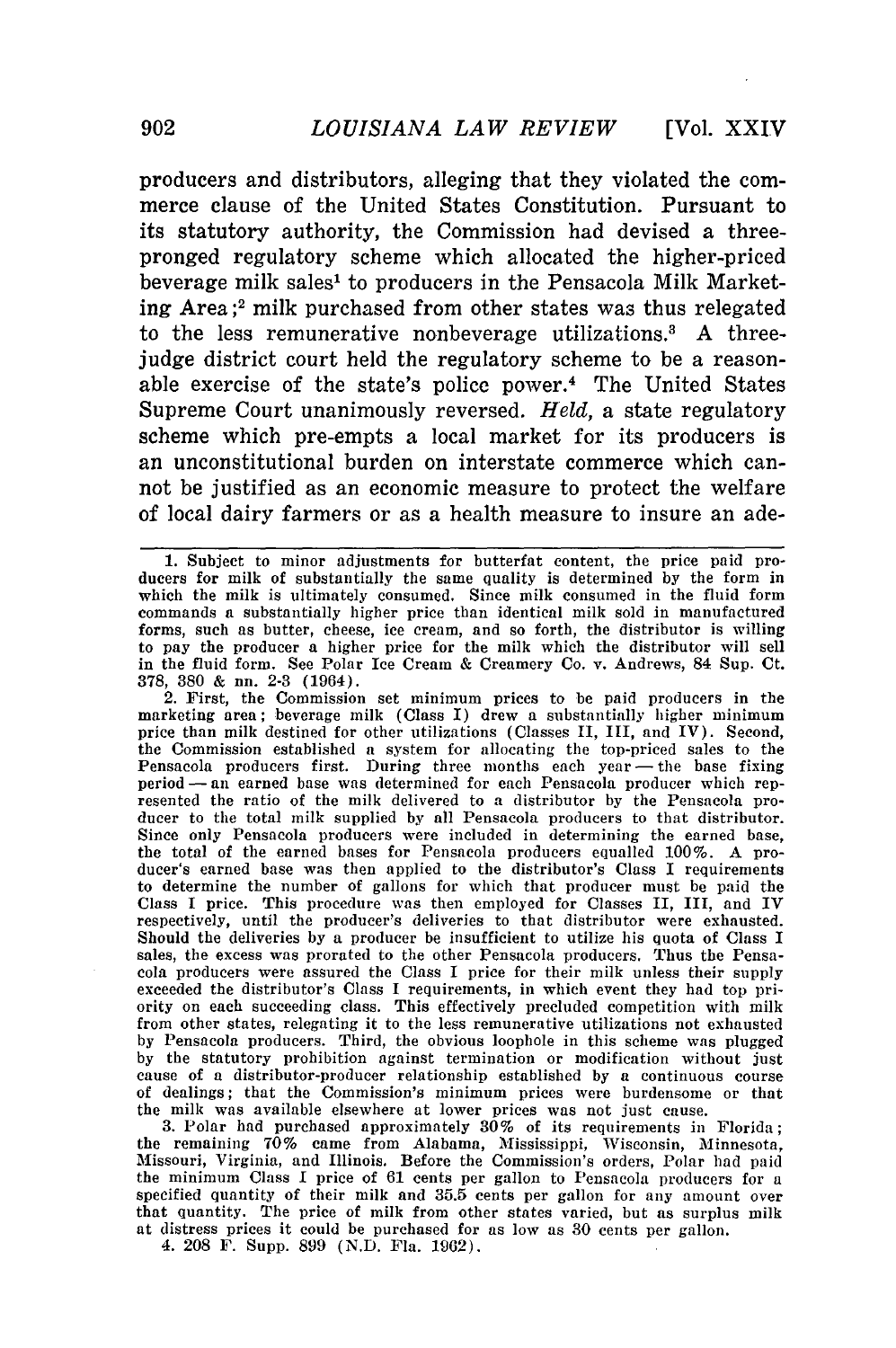quate local supply of milk.5 *Polar Ice Cream & Creamery Co. v. Andrews,* 84 Sup. Ct. **378** (1964).6

The dairy industry is fraught with the dangers of destructive competition.7 Whether a state may exercise its police power to alleviate this evil when such action necessarily involves some transgression into the realm of interstate commerce has been a reoccurring problem since the early thirties. Although authority over interstate commerce has been committed to Congress **by** the commerce clause,<sup>8</sup> there are areas where in the absence of

In the other point, Polar challenged a provision of the Florida Milk Control Act which imposed a tax of 15/100 of 1 cent on each gallon of milk distributed by a Florida distributor "for the privilege of continuing in or engaging in the business of distributing milk or acting as a distributor." FLA. STAT. § 501.09(4) (1961). Polar claimed that imposing this tax on milk distributed to military bases violated the principles laid down in James v. Dravo Contracting Co., 302 U.S. 134 (137), and Standard Oil Co. v. California, 291 U.S. 242 (1934), that the state had no interest to tax in the facilities of the United States or upon the activities conducted within these facilities. The court sustained the Florida tax, finding it incident to the activity of processing or bottling milk in a Florida plant and not upon work performed on or the sale or delivery in a federal enclave.

**6.** Polar's victory in the instant case may only be a moral one. The Florida courts have upheld the revocation of Polar's license issued by the Milk Commission on the grounds that Polar's president demonstrated a "persistent purpose not to respond to the authority vested in the Florida Milk Commission **. . .** [and] has arrogantly followed this course with full knowledge of the potential consequences upon his business enterprise." Polar Ice Cream & Creamery Co. v<br>Andrews, 155 So. 2d 716, 718 (Fla. App. 1963). After the revocatio Andrews, 155 So. 2d 716, 718 (Fla. App. 1963). After the revocation was upheld and Polar's license had expired by its terms, the Commission obtained an injunction restraining Polar from continuing to operate as a milk distributor. At this time Polar has appealed but has been denied supersedeas. Polar Ice Cream & Creamery Co. v. Andrews, 159 So. 2d 672 (Fla. App. 1964). 7. See, e.g., Nebbia v. New York, 291 U.S. 502, **516** (1934). The dangers of

destructive competition are greatly heightened by its tendency to interfere with the rigid sanitary requirements of the dairy industry.

**8.** U.S. **CONST.** art. I, § 8: "The Congress shall have the power . **.** . To regulate commerce with foreign nations, and among the several States, and with the Indian tribes; .... **."** See also U.S. **CONST.** art. **1,** § 10: "No state shall, without the consent of the Congress, lay any imposts or duties on imports or exports,

except what may be absolutely necessary for executing its inspection laws **... "** In Wickard v. Filburn, 317 U.S. 111 (1942), the Supreme Court, in holding that market quotas under the Agricultural Adjustment Act applied to appellee's 23-acre wheat crop, defined the vast source of congressional power contained in the commerce clause. "But even if appellee's activity be local and though it may not be regarded as commerce, it may still, whatever its nature, be reached by Congress if it exerts a *substantial* economic effect on interstate commerce, and this irrespective of whether such effect is what might at some earlier time have been defined as 'direct' or 'indirect.' " *Id.* at 125. (Emphasis added.) This statement

<sup>5.</sup> The instant case involved two other very interesting points. Polar sold a substantial quantity of milk to United States military bases; it contested the application of the Florida producer prices to this milk on the ground that such price-fixing was inconsistent with federal procurement regulations. The court held that Paul v. United States, 371 U.S. 245 (1963) had declared only distributor price-fixing in conflict with the procurement regulations, and had not reached the producer price question. The court again refused to reach this issue, finding that it was not clear on the record whether the minimum price schedule for Florida producers was applicable to this military milk.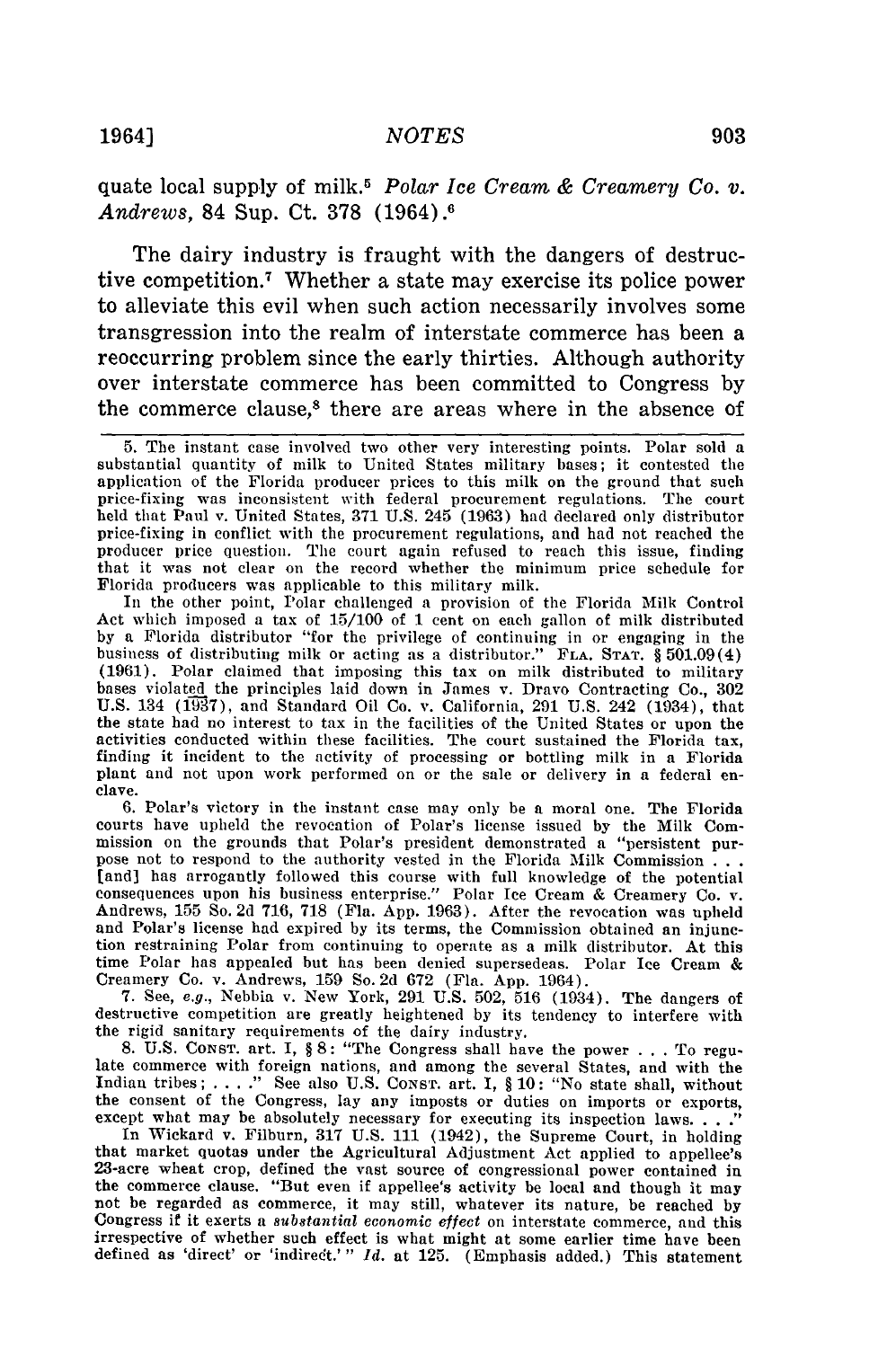concurrent federal legislation the state may act to remedy a problem primarily of local concern provided such action does not substantially impede the free flow of interstate commerce.<sup>9</sup> In the series of cases discussed below the Supreme Court has severely restricted the scope of permissible state action against destructive competition in the dairy industry.10

*Baldwin v. G. A. F. Seelig, Inc.,"* was the first assault based on the commerce clause<sup>12</sup> against a state milk regulation aimed

9. "Although the commerce clause conferred on the national government power to regulate commerce, its possession of the power does not exclude all state power of regulation. Ever since Willson v. Black Bird Creek Marsh Co., 2 Pet. 245, and Cooley v. Port Wardens, 12 How. **299,** it has been recognized that, in the absence of conflicting legislation **by** Congress, there is a residuum of power in the state to make laws governing matters of local concern which nevertheless in some measure affect interstate commerce or even, to some extent, regulate it." Southern Pacific Co. v. Arizona, **325 U.S. 761, 766** (1945).

"But ever since Gibbons v. Ogden, **9** Wheat. **1,** the states have not been deemed to have authority to impede substantially the free flow of commerce from state to state, or to regulate those phases of the national commerce which, because of the need of national uniformity, demand that their regulation, if any, be prescribed **by** a single authority." *Id.* at **767.**

"For a hundred years it has been accepted constitutional doctrine that the commerce clause, without the aid of Congressional legislation, thus affords some protection from state legislation inimical to the national commerce and that in such cases, where Congress has not acted, this Court, and not the state legislature, is under the commerce clause the final arbiter of the competing demands of state and national interests." *Id.* at 769.

"There has thus been left to the states wide scope for the regulation of matters of local state concern, even though it in some measure affects the com- merce, provided it does not materially restrict the free flow of commerce across state lines, or interfere with it in matters with respect to which uniformity of regulation is of predominant national concern." *Id.* at **770.**

**10.** The Court has not been tolerant with attempts at economic isolation in other areas of commerce. See Toomer v. Witsell, 334 U.S. 385 (1948) (South Carolina not permitted to require owners of shrimp boats fishing off its shores to dock at a South Carolina port to unload, and stamp their catch with a tax stamp before shipping out-of-state) **;** Foster-Fountain Packing Co. v. Haydel, 278 U.S. 1 (1928) (Louisiana not permitted to require that heads and hulls of shrimp be removed from shrimp taken in Louisiana waters before shipment to other states); Buck v. Kuykendall, 267 U.S. 307 (1925) (Washington not permitted to require common carriers to be licensed in order to control competition on the highways) **;** Pennsylvania v. West Virginia, 262 U.S. 553 (1923) (West Virginia not permitted to require that West Virginia natural gas be used to satisfy local needs before any sold in other states). See also Johnson v. Haydel, **278** U.S. 16 (1928) **;** Oklahoma v. Kansas Nat. Gas Co., 221 U.S. 229 (1911). *But see* Sligh v. Kirkwood, 237 U.S. **52** (1915) ; Hudson County Water Co. v. McCarter, 209 U.S. 349 (1908) **;** Geer v. Connecticut, 161 U.S. 519 (1896).

**11.** 294 U.S. 511 (1935).

12. In an earlier decision, the Supreme Court had sustained a New York wholesale and retail price-fixing regulation against due process and equal pro-tection attacks. Nebbia v. New York, 291 U.S. 502 (1934). See also Borden's Farm Products Co. v. Ten Eyck, 297 U.S. 251 (1936) **;** egeman Farms Corp. v. Baldwin, 293 U.S. 163 (1934). *But 8ee* Mayflower Farms, Inc. v. Ten Eyck, 297 U.S. 266 (1936).

laid to rest any contention that production, manufacturing, and mining activities were not within the ambit of the commerce clause because they were local activi-<br>ties and could only indirectly affect commerce.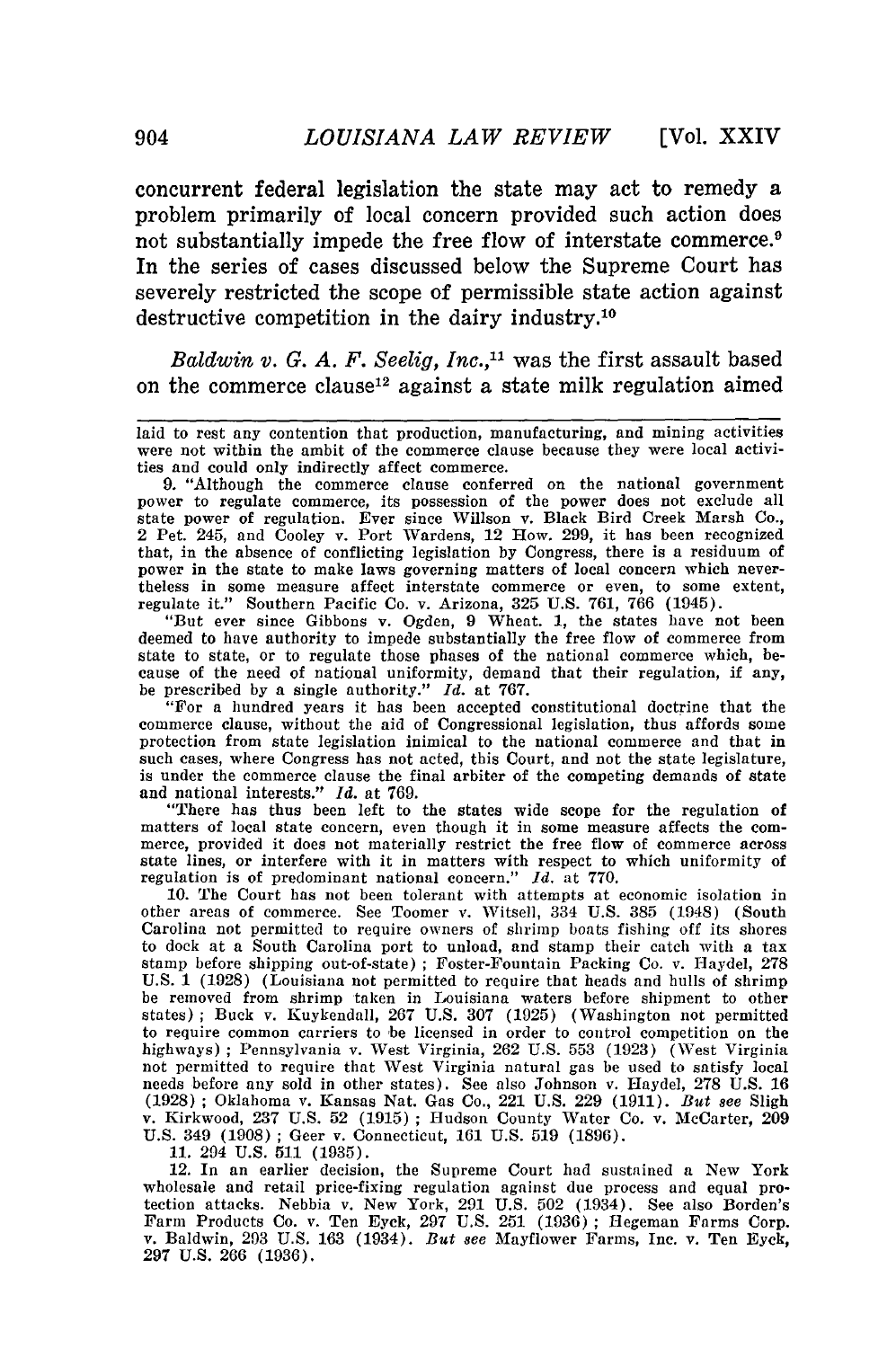#### 1964] *NOTES*

at destructive competition. New York prohibited the sale of milk obtained from other states unless the producer had been paid the minimum price set for New York producers. Although such regulation unquestionably would be necessary for totally effective producer price regulation without a concomitant decrease in local sales, it also undoubtedly imposed an economic barrier against competitive interstate milk sales.13 The court found that such power over interstate commerce had expressly been denied the states and given to Congress for the chief purpose of preventing such economic barriers.<sup>14</sup> Acknowledging that nice distinctions had been drawn between direct and indirect burdens on interstate commerce, the court found them inapposite where the avowed purpose of the regulation was to suppress competition from other states.15

In *Milk Control Board v. Eisenberg Farm Products,16* however, the court partially reinstated the nice distinction by holding that one purchasing milk in Pennsylvania for distribution in other states could be required to be licensed and to pay minimum prices to local producers; such regulation was directed at local conditions and does not violate the commerce clause merely because it "incidentally or indirectly involves or burdens interstate commerce."17

**15.** *lbid.*

<sup>13.</sup> Mr. Justice Cardozo, delivering the opinion of the court, found that the New York regulation "set a barrier to traffic between one state and another as effective as if customs duties, equal to the price differential, had been laid upon the thing transported." 294 U.S. at 521. Out-of-state milk was actually placed at a competitive disadvantage due to the increment in cost from transportation expenses.

<sup>14.</sup> Citing several noted research sources, the court recognized that "a chief occasion of the commerce clause was 'the mutual jealousies and aggressions of the States, taking form in customs barriers and other economic retaliation.' *Id.* at 522.

<sup>16. 306</sup> U.S. 346 (1939). In the interim between *Baldwin* and *Eisenberg* the Supreme Court upheld a Virginia statute authorizing a commission to establish minimum and maximum wholesale and retail prices. Highland Farms Dairy v. Agnew, 300 U.S. 608 (1937). The Supreme Court found that the regulations did not apply to milk produced out of the state and sold in Virginia to it distributors until the milk was resold in Virginia; and in that case, they applied only to the resale price. Therefore there was no burden on interstate commerce. **17.** *Id.* at 351. Mr. Justice McReynolds and Mr. Justice Butler dissented,

concluding that the regulations constituted an unconstitutional burden. Although Eisenberg sold his milk in New York City, the Court relied to some degree on<br>the overall small fraction of Pennsylvania milk shipped out of state. This in<br>conjunction with a finding that buying of milk is an "essentially l was held to justify "the conclusion that the effect on the law on interstate com-<br>merce is incidental and not forbidden by the Constitution, in the absence of regumerce is incidental and not forbidden by the Constitution, in the absence of regulation by Congress." *Id.* at 352-53. Some cases have relied heavily on the relative size of the interstate business to strike down a state statute. See, *e.g.,* Lemke v. Farmers' Grain Co., 258 U.S. 50 (1922). However, Parker v. Brown, 317 U.S. 341 (1943), made it abundantly clear that the state may regulate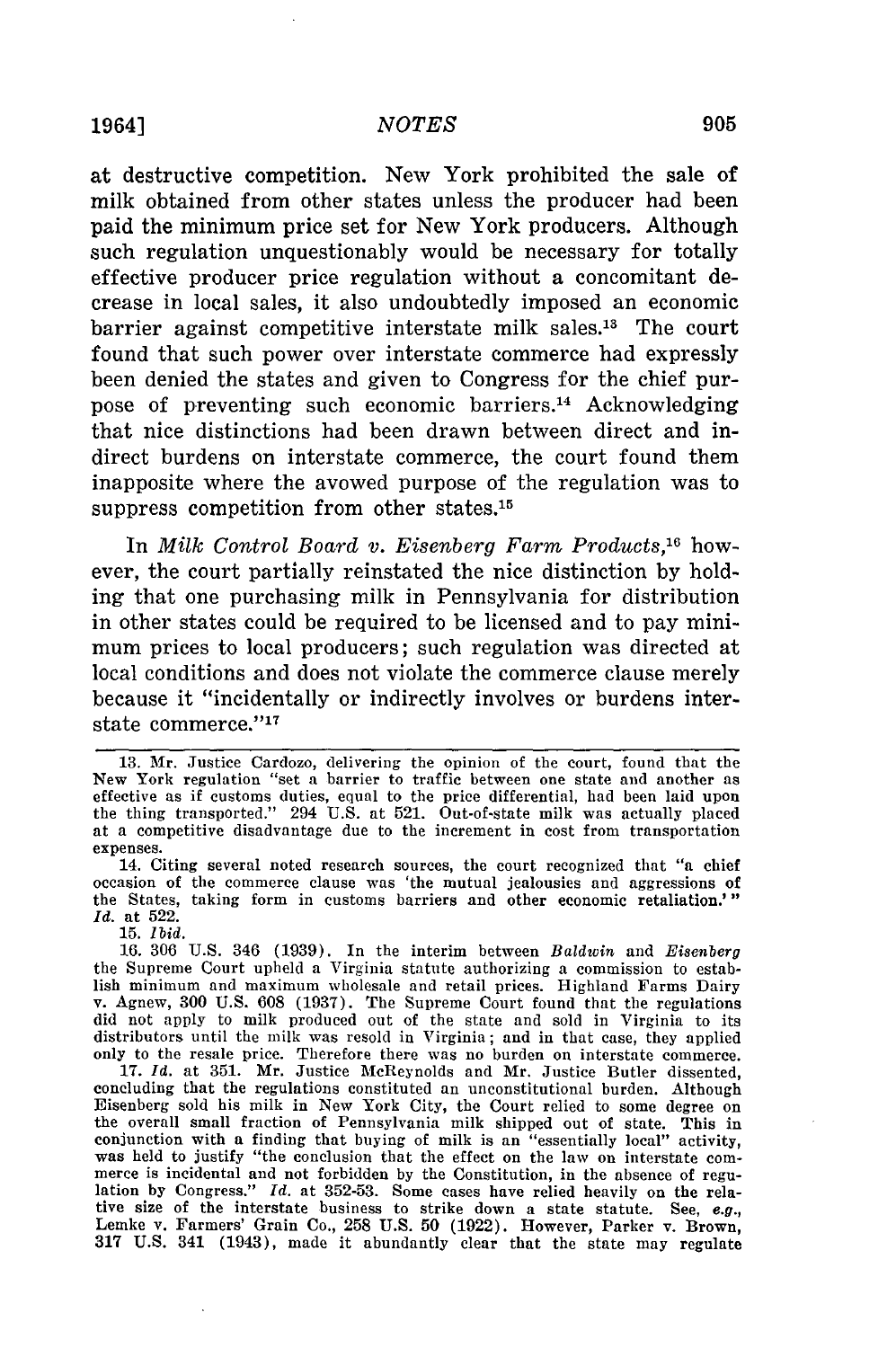**[Vol.** XXIV

Any relaxation of *Baldwin's* rigid approach which glimmered under *Eisenberg* was extinguished by *H. P. Hood & Sons v. DuMond.'5* The New York Commissioner of Agriculture and Markets had denied Hood, a Boston distributor, a license to establish an additional processing plant in the Greenwich area because it would tend toward destructive competition by increasing the cost of handling at other plants in the area and by depriving local markets of the supply necessary during the short seasons. The majority, resting firmly on the sweeping language of *Baldwin,* held that the commerce clause prohibited any economic restraints on interstate commerce for local economic advantage.<sup>19</sup> The dissent of four Justices evidenced a sharp schism in the approach of the members of the court toward state economic regulation.<sup>20</sup> Mr. Justice Frankfurter disagreed that regulation of interstate commerce to prevent destructive competition was per se unconstitutional; he suggested that the case be remanded for additional evidence to determine whether the impending danger of destructive competition was so great and the burden on interstate commerce so slight that the commissioner's ruling fell within the area where in the absence of federal regulation it is more important to protect local interests than to leave interstate commerce completely unfettered.<sup>21</sup> Mr. Justice Black's dissent further denounced the majority position as a displacement of this firmly established balancing-of-interests principle with a previously rejected mechanistic formula born out of unwarranted fears of balkanization or bureaucracy.<sup>22</sup> The commerce clause does not immunize local phases of interstate commerce from state laws against destructive competition unless under the circumstances the necessity for a free flow of commerce outweighs the state's interest.

21. "I cannot agree in treating what is essentially a problem of striking a balance between competing interests as an exercise in absolutes." 336 U.S. at 564.

<sup>&</sup>quot;local" activities (processing and packing of raisins) regardless of relative amount of the object regulated ultimately destined for interstate commerce (95%). 18. **336** U.S. 525 (1949).

<sup>19.</sup> Mr. Justice Jackson, writing for the majority, referred to *Baldwin* as "an explicit, impressive, recent and unanimous condemnation by this Court of economic restraints on interstate commerce for local economic advantage." *Id.* at 535. On the other hand, the court approved the *Eisenberg* decision as an "incidental" burden. *Id.* at 530.

<sup>20.</sup> Mr. Justice Frankfurter wrote a dissenting opinion concurred in by Mr. Justice Rutledge. Mr. Justice Black wrote a separate dissenting opinion concurred in by Mr. Justice Murphy.

<sup>22.</sup> Mr. Justice Black had reference to the liberality with which the court had applied the *Cooley* doctrine despite cries for restraint from some members of the court. He cited Duckworth v. Arkansas, 314 U. **S.** 390 (1941) for particular emphasis. *Id.* at 554.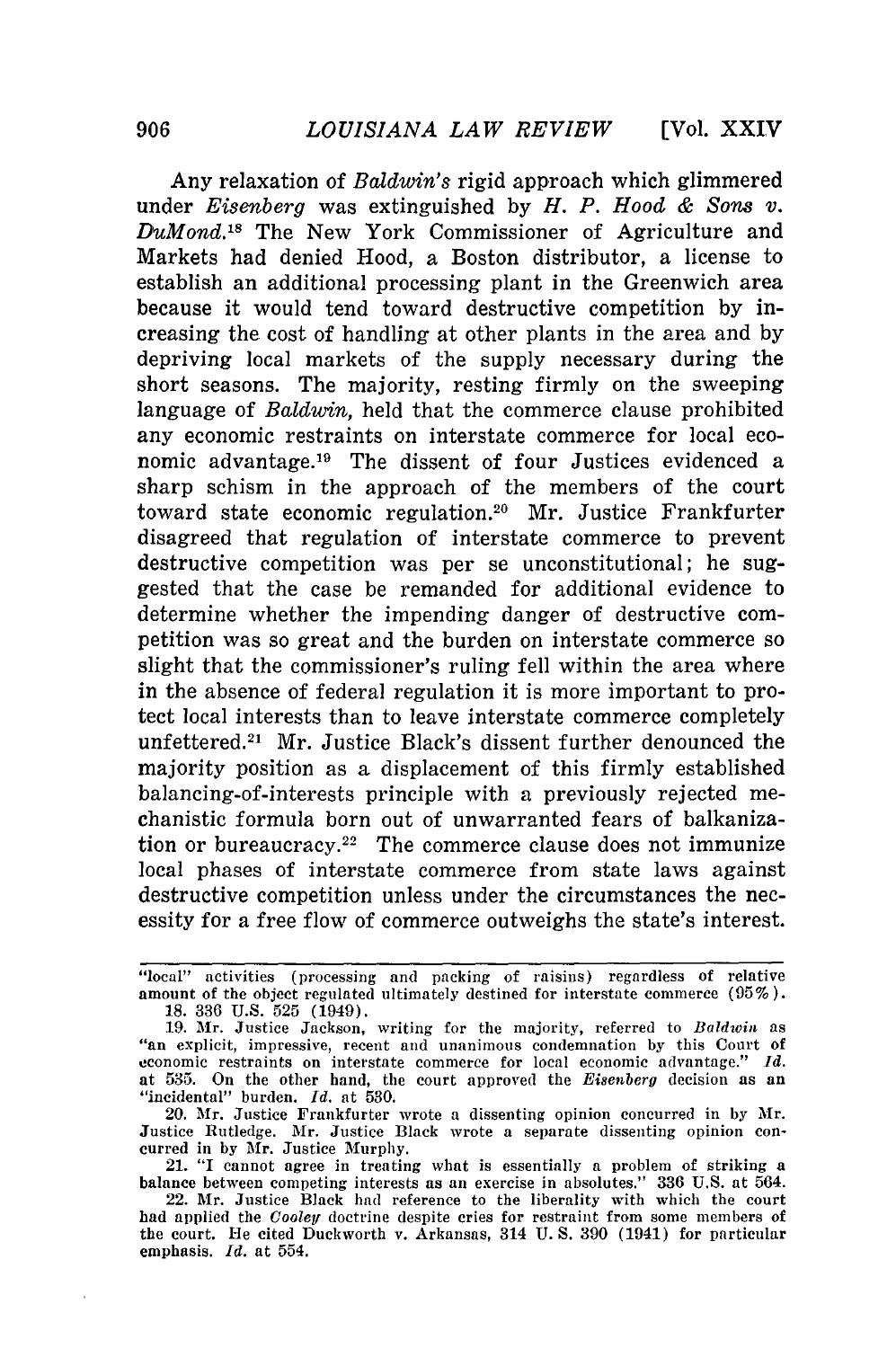In *Baldwin* where the state in effect reached beyond its bounds to set producer prices in other states, he felt the balance clearly weighed against the regulation, but in Hood where the local interest was so compelling and the burden on commerce so slight, he would sustain regulation.<sup>23</sup>

Two years later in *Dean Milk Co. v. Madison*,<sup>24</sup> the majority held that an alleged health ordinance, which discriminated against interstate commerce by requiring all milk sold in Madison to be pasteurized in inspected plants within five miles of the city, could not stand when reasonable nondiscriminatory alternatives were available. Although they assumed the ordinance had a legitimate health purpose and therefore did not treat it as a direct economic regulation, the majority held that the *Baldwin* conception of the commerce clause precluded any nonessential economic isolation.<sup>25</sup> Mr. Justice Black's dissent evidenced an even more tenacious adherence to the balancingof-interests principle when economic barriers were erected for protection of health. <sup>26</sup>

In the wake of this sharp division of the court in *Hood* and *Dean,* the instant case follows with an express and unanimous endorsement of the principles of the *Baldwin* case. The court, quoting extensively from *Baldwin,* emphasized that the commerce clause envisioned a federal free trade area devoid of economic barriers and reprisals among the states, and that any attempt to reserve local markets for local producers or to protect local producers from out-of-state competition was inimical to this concept whether it be an economic measure to protect the welfare of local producers or a health measure to assure an

26. Mr. Justice Black, with whom Mr. Justice Douglas and Mr. Justice Minton concurred, attacked the "premises, reasoning, and judgment" of the Court. They asserted that the ordinance did not exclude wholesome milk from other states, that it was not a discriminatory burden on interstate commerce, and that no alternative was suggested which "beyond a reasonable doubt" would not lower the Madison health standards below those under the present ordinance. *Id.* at 357-60.

<sup>23.</sup> *Id.* at 557.

<sup>24. 240</sup> U. S. 349 (1951).

<sup>25. &</sup>quot;In thus erecting an economic barrier protecting a major local industry against competition from without the State, Madison plainly discriminates against interstate commerce. This it cannot do, even in the exercise of its unquestioned power to protect the health and safety of its people, if reasonable nondiscriminatory alternatives . . . are available. [Citing *Baldwin* and Minnesota v. Barber, 136 U.S. 313 (1890).] A different view, that the ordinance is valid simply because it professes to be a health measure, would mean that the Commerce Clause of itself imposes no limitations on state action other than those laid down by the Due Process Clause, save for the rare instance where a state artlessly discloses an avowed purpose to discriminate against interstate goods." *Id.* at 354.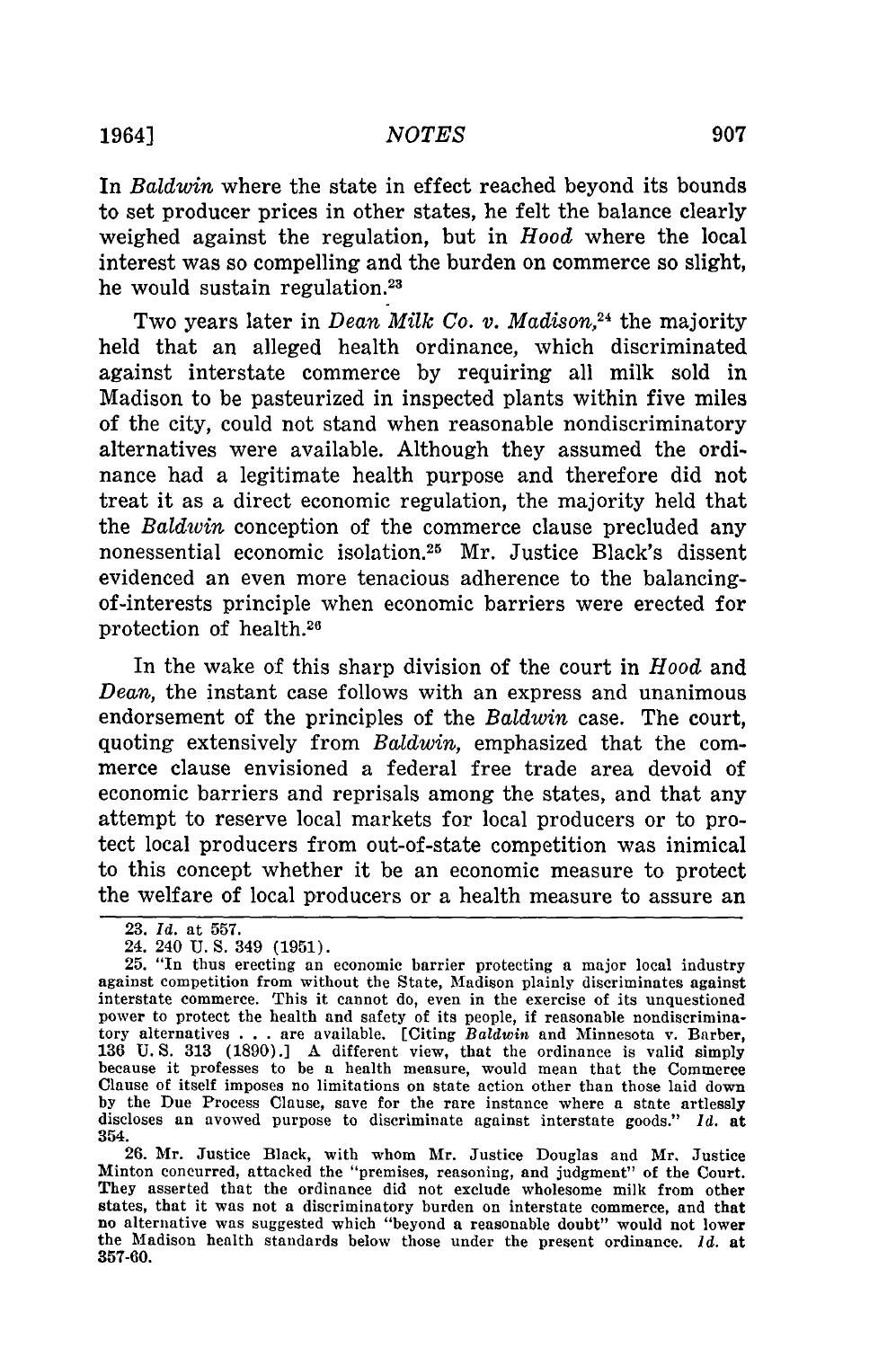adequate local milk **supply.<sup>27</sup>**The court expressly approved the *Dean* and *Hood* cases and distinguished *Eisenberg* as involving an indirect burden on interstate commerce incidental to an essentially local activity.<sup>28</sup>

The unanimity in the instant case appears to mark an abandonment of the minority position favoring a broad application of the balancing-of-interests principle in the area of economic regulation. 29 Perhaps the Florida regulatory scheme was so flagrantly insupportable even under balancing-of-interests criteria that it did not merit a concurring reaffirmation of that principle. However, in view of the court's endorsement of the *Hood* and *Dean* cases, it appears that the court has crystallized its position. Under the commerce clause a state may not reserve local markets for local producers or protect local producers from out-of-state competition; this power is exclusively within the federal domain. On the other hand, nondiscriminatory economic regulation, aimed at neither reserving local markets nor protecting local producers from out-of-state competition, falls within the province of the state's police power when such regulation is incident to a local activity. $30$ 

28. The Court further found no basis for an assertion that Congress had acquiesced in or consented to this kind of state regulation. In Lehigh Valley Cooperatives Farmers, Inc. v. United States, **370** U. S. 76 (1962), the Court held that the Secretary of Agriculture under the Agricultural Marketing Agreement Act had expressly been denied the power to erect similar regional trade barriers in the milk industry. The Court in *Polar* expressed doubt that Congress, in denying the power to the Secretary of Agriculture, had intended to grant it to the states. The Florida regulations also discriminated against Florida milk outside the Pensacola Milk Marketing area. It is well settled that such discrimination within the state is immaterial to the determination whether the regulation burdens interstate commerce. Dean Milk Co. v. Madison, 340 U. **S.** 349, 354 & n. 4; Brimmer v. Rebman, 138 U. **S.** 78, 82-83 (1891).

29. It should be noted that the only member of the court who dissented in both *Hood* and *Dean* was Mr. Justice Black. Mr. Justice Rutledge and Mr. Justice Murphy who dissented in *Hood* were no longer on the Court when *Dean* was rendered. Mr. Justice Douglas who dissented in *Dean* had not become a member of the Court when *Hood* was decided. Mr. Justice Frankfurter dissented in *Hood,* sided with the majority in *Dean,* while Mr. Justice Minton made the reverse switch. The change of position made by these last two Justices illustrates the difficulty of the decision which the Court must make between the interests of the state and the nation as a whole, particularly where the health factor is strongly involved as in *Dean.*

**30.** The state's power to fix minimum and maximum wholesale or retail milk

<sup>27.</sup> Quoting from *Baldwin,* the Court said: " 'Let such an exception be admitted and all that a state will have to do in times of stress and strain is to say that its farmers and merchants and workmen must be protected against com- petition from without, lest they go upon the poor relief lists or perish altogether. To give entrance to that excuse would be to invite a speedy end of our national solidarity. The Constitution was framed under the dominion of a political phil- osophy less parochial in range. It was framed upon the theory that the peoples of the several states must sink or swim together, and that in the long run prosperity and salvation are in union not division.'" 84 Sup. Ct. at 386.